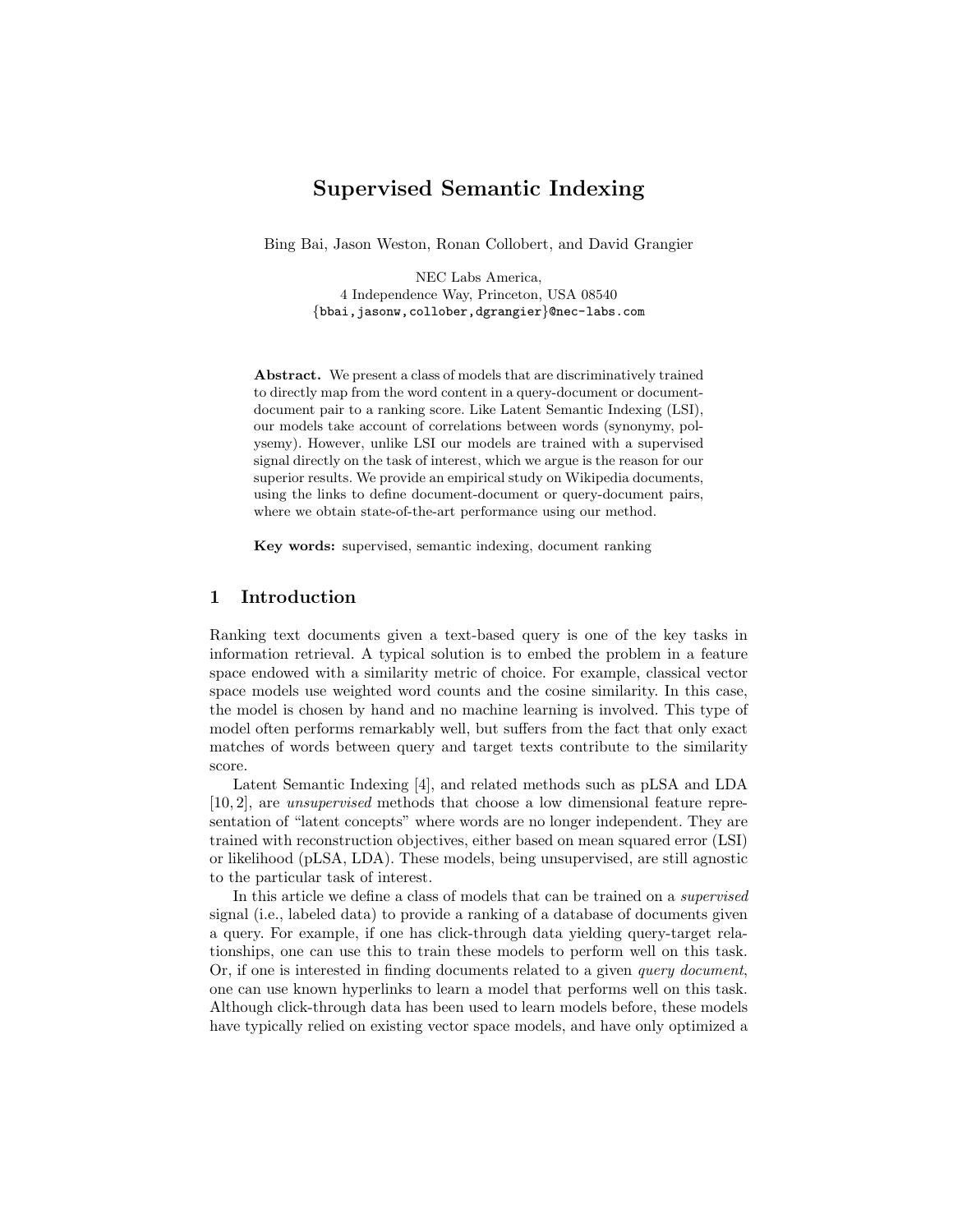few features [13]. This work is orthogonal to those works, and can in fact be used in conjunction with those methods for further gains. We show experimentally on Wikipedia that our method strongly outperforms tf-idf vector space models and LSI on both document-document and query-document tasks.

The rest of this article is as follows. In Section 2 we describe our method, Section 3 briefly discusses prior work , Section 4 describes an experimental study of our method, and Section 5 concludes with a discussion.

## 2 Supervised Semantic Indexing

Let us denote the set of documents in the corpus as and a query text as  $q \in \mathbb{R}^{\mathcal{D}}$ , where  $D$  is the dictionary size, and the  $j<sup>th</sup>$  dimension of a vector indicates the frequency of occurrence of the  $j<sup>th</sup>$  word, i.e. using the tf-idf weighting and then normalizing to unit length.

The set of models we propose are simply of the following type:

$$
f(q,d) = q^{\top} Wd = \sum_{i,j=1}^{\mathcal{D}} q_i W_{ij} d_j \tag{1}
$$

where  $f(q, d)$  is the score between a query q and a given document d, and  $W \in$  $\mathbb{R}^{\mathcal{D}\times\mathcal{D}}$  is the weight matrix, which will be learnt with a supervised signal. This model can capture synonymy and polysemy as it looks at all possible cross terms, and can be tuned directly for the task of interest. Note that we do not use stemming since our model can already match words with common stems.

We now discuss two main issues: (i) how to train it, and (ii) how to control training and test time efficiency. The latter will lead us to several algorithmic proposals that are still of the form (1) but with constraints on the form of W.

#### 2.1 Training

Suppose we are given a set of tuples  $\mathcal R$  (labeled data), where each tuple contains a query q, a relevant document  $d^+$  and an irrelevant (or lower ranked) document d<sup>-</sup>. We would like to choose W such that  $q^{\top}Wd^+ > q^{\top}Wd^-$ , that is  $d^+$  should be ranked higher than  $d^-$ . To do this we employ the margin ranking loss [9] which has already been used in several IR methods before [13, 3, 6], and minimize:

$$
\sum_{(q,d^+,d^-)\in\mathcal{R}} \max(0, 1 - q^{\top}Wd^+ + q^{\top}Wd^-). \tag{2}
$$

We train this using stochastic gradient descent (see, e.g. [3]): iteratively, pick a random tuple and make a gradient step for that tuple. We use the (fixed) learning rate which minimizes the training error. Our method thus far is essentially a margin ranking perceptron with a particular choice of features, and hence related to a ranking SVM [13], except we have a highly scalable optimizer. However, we note that such an optimizer cannot be easily applied for probabilistic methods such as pLSA because of their normalization constraints. Recent methods like LDA [2] also suffer from scalability issues.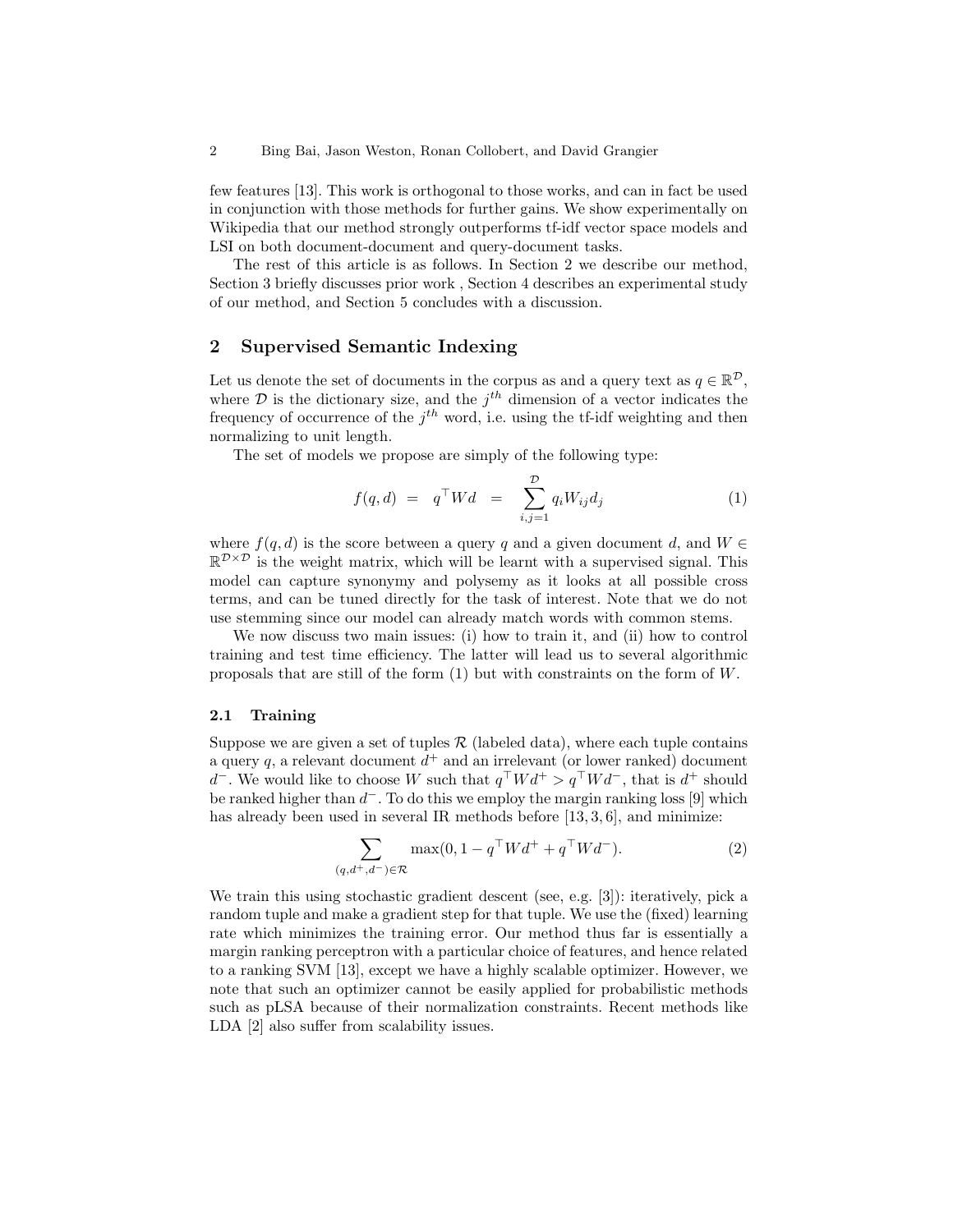#### 2.2 Controlling Efficiency (and Capacity)

Efficiency of a dense  $W$  matrix We consider both memory and speed considerations. Firstly, this method so far assumes that W fits in memory. For example, if the dictionary size  $\mathcal{D} = 30000$ , then this requires 3.4Gb of RAM (assuming floats).

The vectors  $q$  and  $d$  are sparse so the speed of computation of a single querydocument pair involves  $mn$  computations  $q_jW_{ij}d_i$ , where q and d have m and n nonzero terms, respectively. We have found this is reasonable for training, but may be an issue at test time<sup>1</sup>. Alternatively, one can compute  $v = q^{\top}W$  once, and then compute vd for each document. This is the same speed as a classical vector space model where the query contains  $D$  terms, assuming  $W$  is dense.

**Sparse W matrices** If W was itself a sparse matrix, then computation of  $f(\cdot)$  would be considerably faster. If the query has m nonzero terms, and any given column of W has  $p$  nonzero terms, then the method is at most  $mp$  times slower than a classical vector space model. We can enforce  $W$  to be sparse using standard feature selection algorithms; we hence generalize the "Recursive Feature Elimination" algorithm (see [8], Chapter 5) yielding a simple, intuitive method:

- 1. First, we train the model with a dense matrix  $W$  as before.
- 2. For each column i of W find the k active elements with the smallest values of  $|W_{ij}|$ . Constrain these elements to equal zero (make them inactive).
- 3. Train the model with the constrained W matrix.
- 4. If W contains more than p nonzero terms in each column go back to 2.

This scheme is simple, efficient, and yielded good results (cf. Section 4).

Low rank  $W$  matrices An alternative efficient scheme is to constrain  $W$  in the following way:

$$
W = U^{\top}V + I. \tag{3}
$$

This induces a low dimensional "latent concept" space in a similar way to LSI. However, it differs in several ways: most importantly it is trained with a supervised signal. Further,  $U$  and  $V$  differ so it does not assume query and target document should be embedded in the same way, and the addition of the identity term means this model automatically learns the tradeoff between using the low dimensional space and a classical vector space model. In terms of efficiency however it is the same: its speed depends on the dimensionality of  $U$  and  $V$ .

We also highlight several variants:

- $-$  **W** = **I**: if q and d are normalized tf-idf vectors this is equivalent to using the standard cosine similarity with no learning (and no synonymy or polysemy).
- $-$  **W** = **D**, where D is a diagonal matrix: one learns a re-weighting of tf-idf using labeled data. This is similar to a method proposed in [6].
- $W = U^{\dagger} U + I$ : we constrain the model to be symmetric; the query and target document are treated in the same way.

 $1$  Of course, any method can be sped up by applying it to only a subset of pre-filtered documents, filtering using some faster method.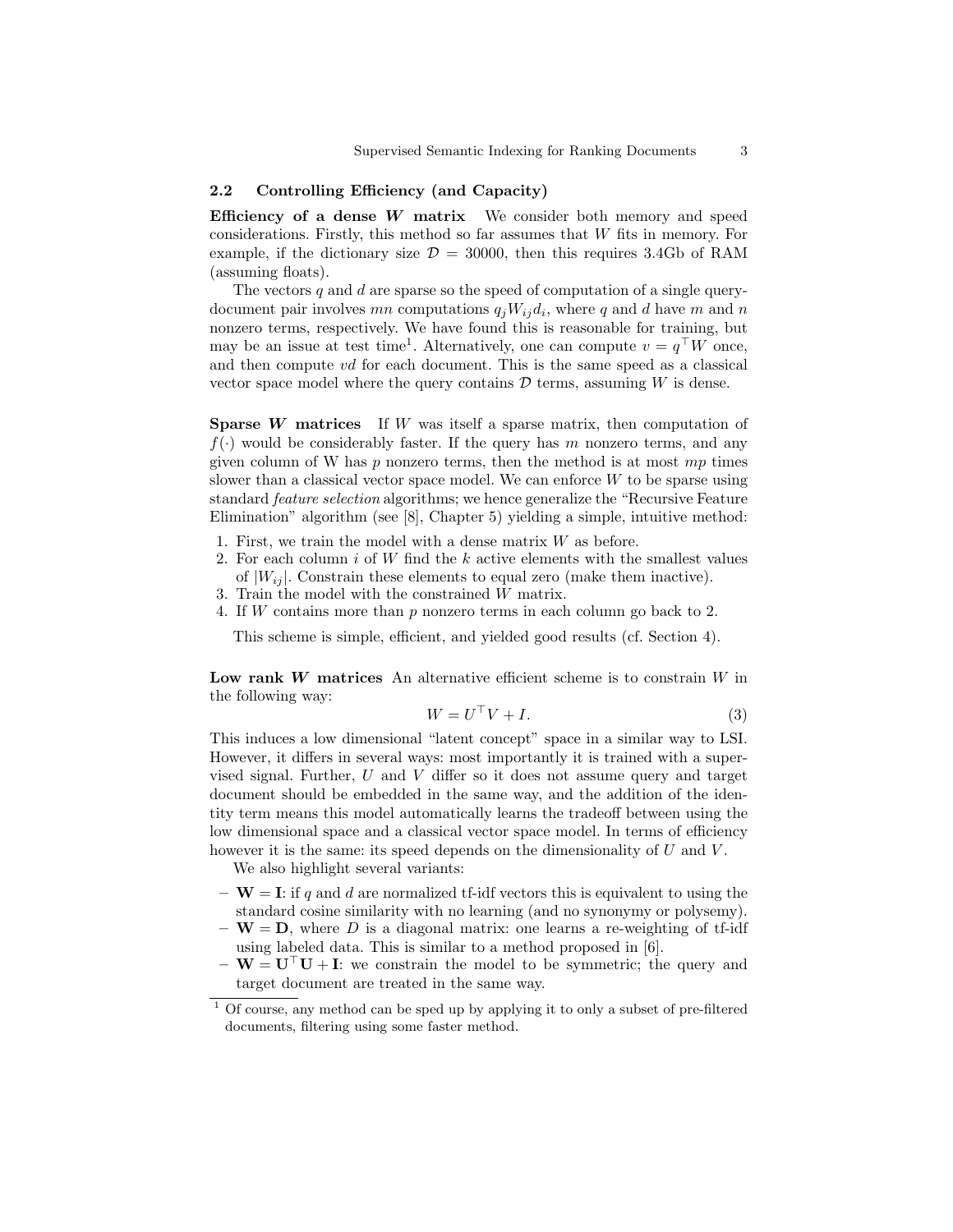Table 1. Results and standard errors for Wikipedia document-document ranking.

| Algorithm                           | Parameters      | Rank-Loss | MAP               | P@10              |
|-------------------------------------|-----------------|-----------|-------------------|-------------------|
| <b>TFIDF</b>                        | $\theta$        | 1.62%     | $0.329 \pm 0.011$ | $0.162 \pm 0.007$ |
| Query Expansion                     | $\overline{2}$  | 1.62\%    | $0.330 \pm 0.011$ | $0.162 \pm 0.006$ |
| $\alpha$ LSI + $(1 - \alpha)$ TFIDF | $200D+1$        | 1.28\%    | $0.346 \pm 0.010$ | $0.170 \pm 0.007$ |
| SSI: $W = D$                        |                 | $1.41\%$  | $0.355 \pm 0.011$ | $0.177 \pm 0.007$ |
| SSI: $W = U^{\top} U + I$           | 200D            | $0.41\%$  | $0.506 \pm 0.012$ | $0.225 \pm 0.007$ |
| SSI: $W = U^{\top}V + I$            | 400D            | $0.30\%$  | $0.517 \pm 0.012$ | $0.229 \pm 0.007$ |
| SSI: W unconstrained                | $\mathcal{D}^2$ | $0.41\%$  | $0.477 \pm 0.012$ | $0.212 \pm 0.007$ |
| SSI: sparse $W$                     | 1000D           | $0.41\%$  | $0.461 \pm 0.012$ | $0.213 \pm 0.007$ |
| SSI: sparse $W$                     | 100D            | $0.40\%$  | $0.462 \pm 0.011$ | $0.209 \pm 0.007$ |
| SSI: sparse $W$                     | 10D             | $0.53\%$  | $0.425 \pm 0.011$ | $0.197 \pm 0.007$ |

Table 2. Results and standard errors for Wikipedia query-document ranking.

| Algorithm                           | Parameters   Rank-Loss |          | MAP                                                 | P@10              |
|-------------------------------------|------------------------|----------|-----------------------------------------------------|-------------------|
| <b>TFIDF</b>                        |                        | 14.0\%   | $\pm 0.083 \pm 0.007$                               | $ 0.035 + 0.003 $ |
| $\alpha$ LSI + $(1 - \alpha)$ TFIDF | $200D+1$               | $9.73\%$ | $0.089 \pm 0.007$   $0.037 \pm 0.003$               |                   |
| SSI: $W = U^{\top} U + I$           | 200D                   | 3.10\%   | $0.213 \pm 0.007$   $0.095 \pm 0.003$               |                   |
| SSI: $W = U^{\top}V + I$            | 400D                   | $2.91\%$ | $\vert 0.229 \pm 0.007 \vert 0.100 \pm 0.003 \vert$ |                   |

## 3 Prior Work

A tf-idf vector space model and LSI [4] are the main baselines we will compare to. We already mentioned pLSA [10] and LDA [2]; here we briefly discuss other relevant methods. Query Expansion (QE) is another way to employ synonyms, but requires manual tuning and does not always yield a consistent improvement [14]. The authors of [6] learn the weights of an orthogonal vector space model on Wikipedia links, improving over the OKAPI method. Joachims et al.<sup>[13]</sup> trained a SVM with hand-designed features based on the title, body, search engines rankings and the URL. Burges et al.[3] proposed a neural network method using similar features (569 in total). In contrast we limited ourselves to body text (not using title, URL, etc.) and train on  $\mathcal{D}^2 = 900$  million features. We note in [7] related models were used for image retrieval, and in [5] for advert placement.

## 4 Experimental Study

We argue that standard retrieval datasets [12, 11] are too small to train our model, whereas click-through from search engines is not publicly available. We hence used a set of 1,828,645 Wikipedia documents as a database, and split the 24,667,286 links randomly into 70% for training and 30% for testing. All methods use only the top 30,000 most frequent words. We considered the following task: given a query document  $q$ , rank the other documents such that if  $q$  links to d then d is highly ranked. We trained several variants of our approach, called Supervised Semantic Indexing (SSI), as described in Section 2.2. Results on the test set in comparison to tf-idf/cosine similarity (TFIDF),  $\alpha$ LSI + (1– $\alpha$ ) TFIDF and QE (Standard Rochio [1], optimizing  $\beta$  and  $|D_r|$ , fixing  $\gamma = 0$ ) are given